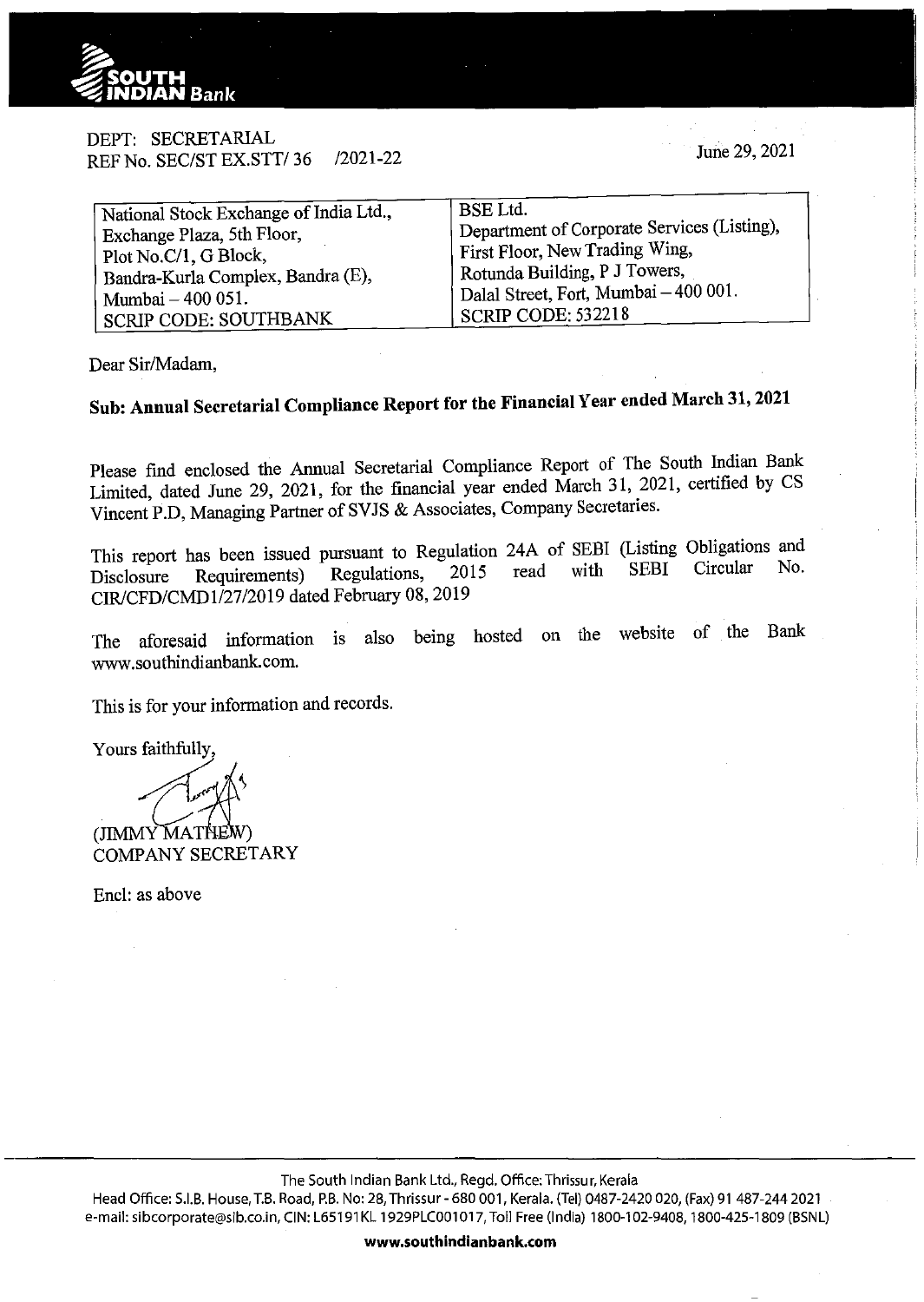



65 I 2364A Ponoth Road, Kaloor , www.svjs.in

Kochi, Ernakulam - 682 017 info@svjs.in / svjsassociates@gmail.com

'·

+91 484 2950007 +91 484 2950009

#### **SECRETARIAL COMPLIANCE REPORT OF THE SOUTH INDIAN BANK LIMITED**

#### FOR THE YEAR ENDED 31<sup>ST</sup> MARCH 2021

We SVJS & Associates, Company Secretaries, Kochi have examined:

a) all the documents and records made available to us and explanation provided by The South Indian Bank Limited ("the listed entity"), the representations made by the Management and considering the relaxations granted by the Ministry of Corporate Affairs and Securities and Exchange Board of India warranted due to the spread of the COVID-19 pandemic, arising from the compliances of specific Regulations listed below,

b) the filings/ submissions made by the listed entity to the stock exchanges in connection with the above,

c) website of the listed entity,

 $\ddot{v}$  .

d) any other document/ filing, as may be relevant, which has been relied upon to make this certification,

for the year ended 31<sup>st</sup> March 2021 ("Review Period") in respect of compliance with the provisions of:

(a) the Securities and Exchange Board of India Act, 1992 ("SEBI Act") and the Regulations, circulars, guidelines issued thereunder; and

(b) the Securities Contracts (Regulation) Act, 1956 ("SCRA"), rules made thereunder and the Regulations, circulars, guidelines issued thereunder by the Securities and Exchange Board of India ("SEBI");

The specific Regulations, whose provisions and the circulars/ guidelines issued thereunder, have been examined, include:-

(a) Securities and Exchange Board of India (Listing Obligations and Disclosure Requirements) Regulations, 2015;

(b) Securities and Exchange Board of India (Issue of Capital and Disclosure Requirements) Requlations, 2018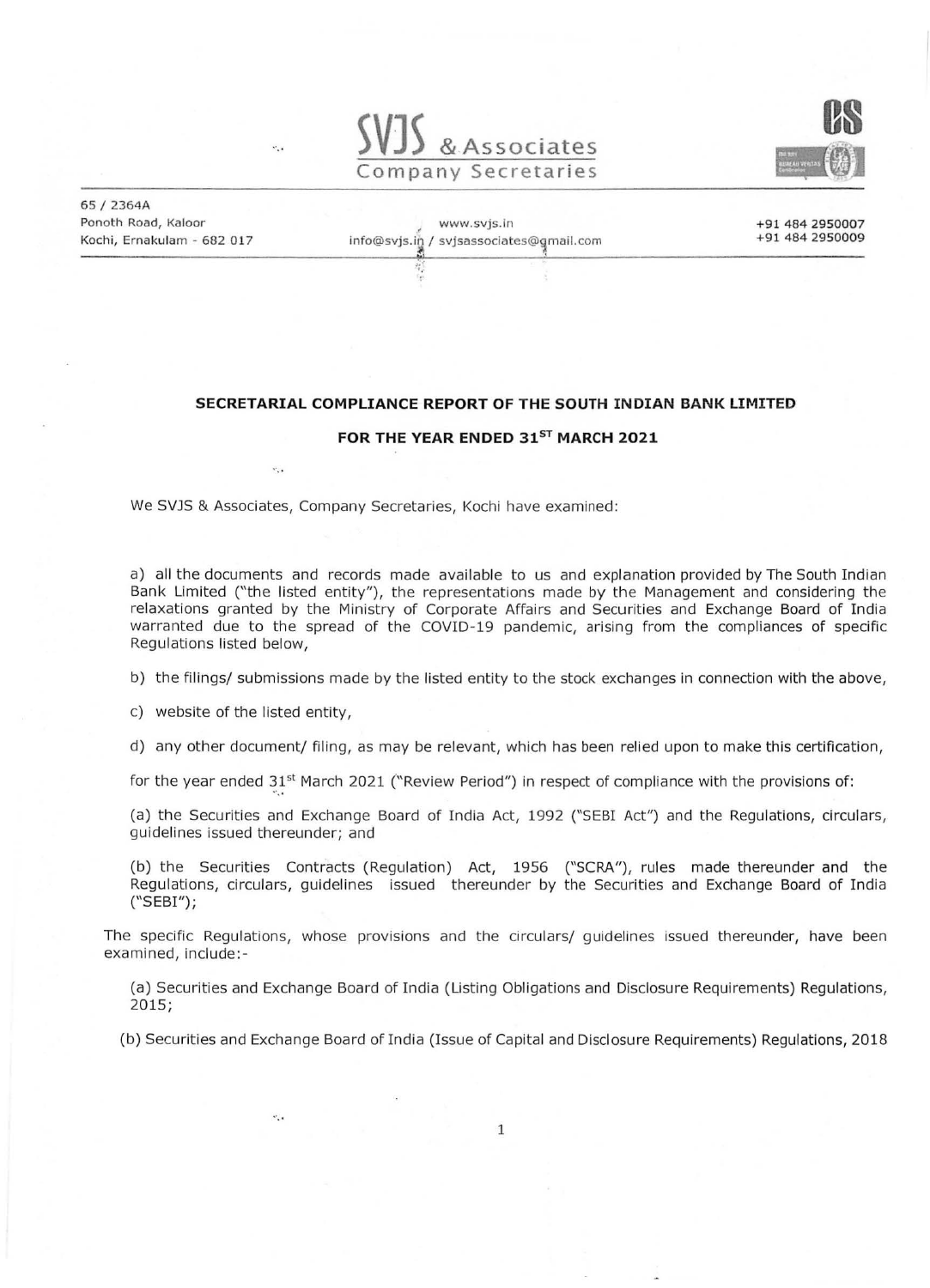



65 I 2364A Ponoth Road, Kaloor Kochi, Ernakulam - 682 017

+91 484 2950007 + 91 484 2950009

(c) Securities and Exchange Board of India (Substantial Acquisition of Shares and Takeovers) Regulations, 2011;

(d) Securities and Exchange Board of India (Share Based Employee Benefits) Regulations, 2014;

(e) Securities and Exchange Board of India (Issue and Listing of Debt Securities) Regulations, 2008;

(f) Securities and Exchange Board of India (Prohibition of Insider Trading) Regulations, 2015;

(g) Securities and Exchange Board of India (Depositories and Participants) Regulations, 2018;

and circulars/ guidelines·issued thereunder;

 $\ddot{v}$  ...

 $\cdot$  .

and based on the above examination, We hereby report that, during the Review Period:

(a) The listed entity has complied with the provisions of the above Regulations and circulars/ guidelines issued thereunder.

(b) The listed entity has maintained proper records under the provisions of the above Regulations and circulars/ guidelines issued thereunder in so far as it appears from our examination of those records.

(c) There were no actions taken against the listed entity/ its promoters/ directors/ material subsidiaries either by SEBI or by Stock Exchanges (including under the Standard Operating Procedures issued by SEBI through various circulars) under the aforesaid Acts/ Regulations and circulars/ guidelines issued thereunder.

(d) The listed entity has taken the following actions to comply with the observations made in previous reports :